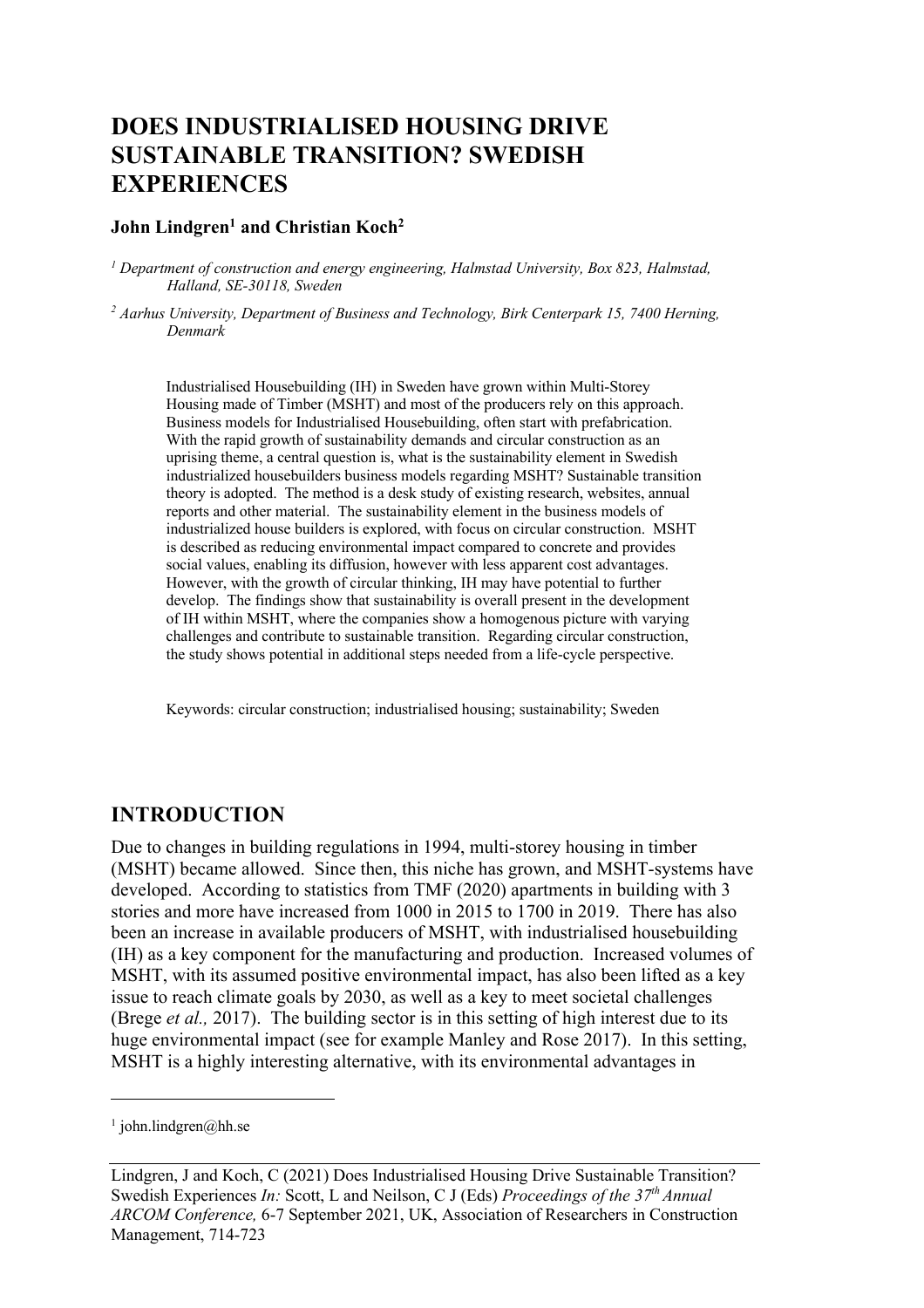comparison with the current dominating structural material concrete (Erlandsson *et al.,* 2018, Penaloza 2015).

Over time the concept of circular economy has also been of rising interest. No common definition exists of the concept, but a relevant example is "an economic system that replaces the 'end-of-life' concept with reducing, alternatively reusing, recycling and recovering materials in production/distribution and consumption processes" (Kirchherr *et al.,* 2017: 229). This statement was based on an analysis of 114 definitions of the concept. Hence, this uprising concept clearly pushes sustainability forward, introducing higher ambitions and goals and subsequently also more pressure on society and the building sector, being a major source for negative impact on the climate.

Studies have also been made regarding business models of IH and MSHT, highlighting prefabrication as a starting point to which other elements should be adapted and related to (Brege *et al.,* 2014). Prefabrication is also a part in IH according to studies by Lessing (2006) who besides this element highlights seven others; planning and control of the process, developed technical systems, off-site manufacturing of building parts, long term relations between participants, supply chain management integrated into the construction process, customer focus, use of information and communication technology and systematic performance measuring and re-use of experience. Due to the developments since the work by Brege *et al. (*2014), with the rapid growth of sustainability as a key ingredient society and with circular construction representing an emerging new set of sustainability demands, a central question is, what is the sustainability element in Swedish industrialized housebuilders business models? A main point is also as the title of the paper entails, if this drives sustainable transition. The approach builds on sustainable transitions research since this allows for a broad approach to understanding (see Main approach later in this paper).

#### **Sustainability, Circularity and Business Models**

Regarding sustainability, this research uses the work by the Brundtland report "Sustainable development is development that meets the needs of the present without compromising the ability of future generations to meet their own needs." (WCED, 1987) and emphasises the three dimensions of economic, social and environmental sustainability, where all three dimensions are given equal value and should be emphasized.

A main point in this paper is also what the sustainability element is in IH´s Business Models (BM). This paper aligns with Brege *et al. (*2014) view of business models, where the business model construct defines alignment between the environment, the company offering, internal and external resource base and activity systems. This covers three central building blocks: market position, i.e., roles taken in the market; offering, i.e., the value proposition toward customers; and operational platform, i.e., the resource base and its organisation. Brege et al-s' review of BM in relation to MSHT identify five elements: prefabrication mode (operational platform), role in the building process (market position), end-user segments (market position), system augmentation (offering) and complementary resources (operational platform). Based on their frame of reference they identified seven different BM's and this research builds on these results. However, the sustainability dimension as well as the theme of circular construction is not included and as they also point out BM´s change over time. This motivates a continuation of their research.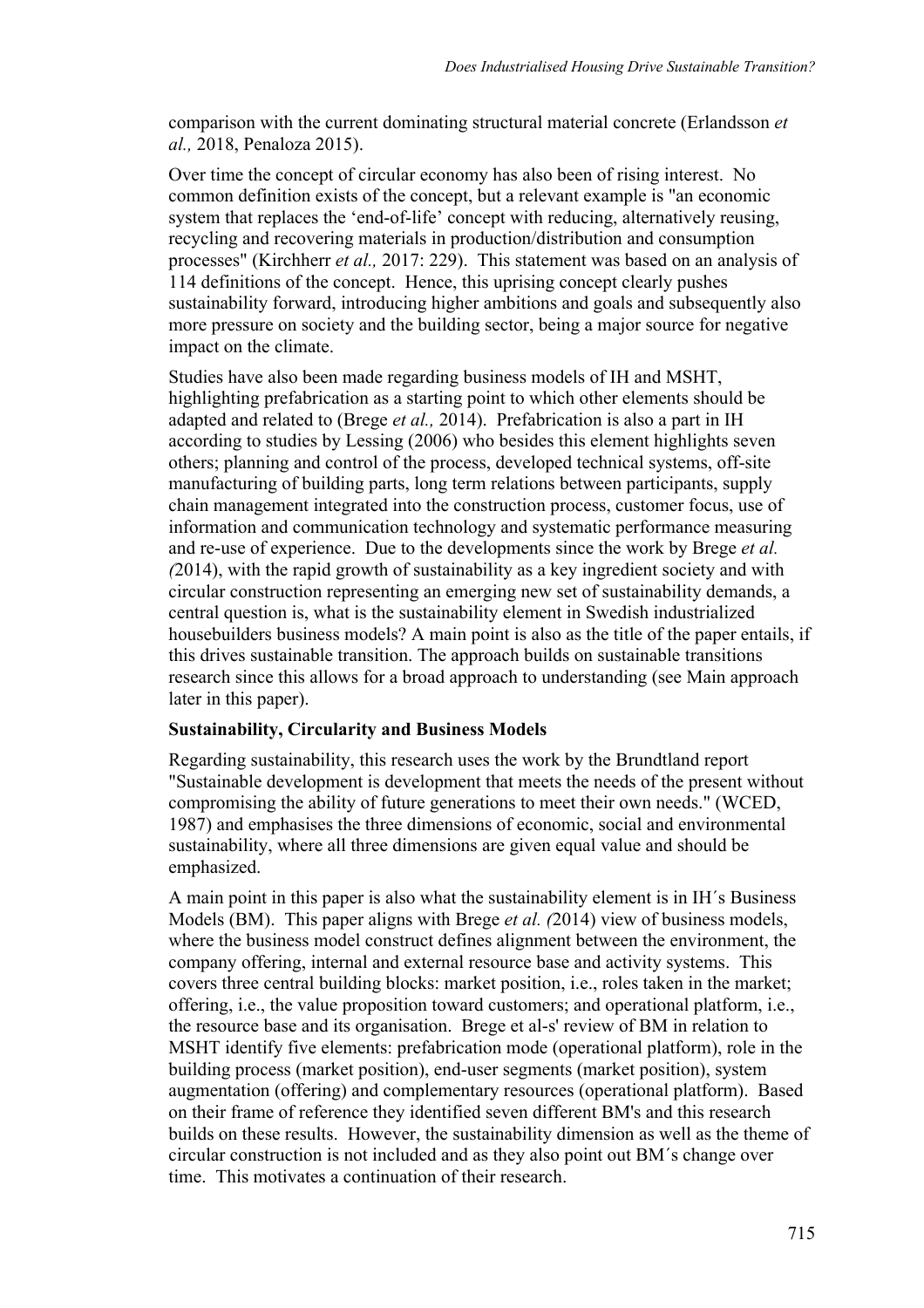To update and include circularity and sustainability in the business model discussion, work by Lüdeke-Freund *et al. (*2019), who makes a review of circular business models, is included. They state that "The overarching goal of CEBMs is to help companies create value through using resources in multiple cycles and reducing waste and consumption" (pp 41, in line with previous references). Waste is avoided or reused in the best scenarios and only renewable energy is used and that all the process must be taken into consideration. They show several different options revolving around the key areas of value proposition, value delivery, value creation and value capture. Therefore, these concepts are used when reviewing sustainability and circularity of MSHT, especially since they present a number of different typical CEBMs where different areas are expressed in detail, based on the four key areas.

# **METHOD**

### **Main Approach Used**

A framework on the move forward in sustainability research is transitions research (Köhler *et al.,* 2019). A main driver in this type of research is that many environmental problems require radical shifts to new socio-technical systems. These shifts are called "sustainability transitions" (Elzen *et al.,* 2004; Grin 2010) and "a central aim of transitions research is to conceptualize and explain how radical changes can occur in the way societal functions are fulfilled" (Köhler *et al.,* 2019:2). A stream of interest that this paper focuses on is "businesses and industries in sustainability transitions", focuses on "how firms and other organizations contribute to (or slow down) transitions and how changes in the organizational and business dimension affect transformation more broadly, i.e., institutional, political, societal change" (Köhler *et al.,* 2019: 11). This is useful in understanding changes taking place. For the paper, the Multi-Level Perspective (MLP) of sustainable transition by Schot and Geels (2008) is used.

Theories inside MLP view innovation in a sector as a socio-technical phenomenon and identify three levels of socio-technical interaction, in which innovations in sectors can be explained: micro, meso and macro (Schot and Geels 2008). A main point is that niches form the micro-level in which radical novelties develop, in this case the theme of MSHT. A socio-technical regime forms the meso-level, i.e., the dominating stabilized socio-technical pattern of interaction reproduced by institutionalized learning processes. The socio-technical landscape forms the macro-level (e.g. macroeconomics, deep cultural patterns, macro-political developments). Sociology of technology research and evolutionary economics have highlighted the importance of niches as driver of innovations, where new socio-technical regimes can develop (Geels and Kemp, 2007; Schot 1998 and Levinthal 1998). Through the niches, new ideas can develop with less influence from traditional selection mechanisms of the marketplace. In this setting, MSHT can be regarded as a possible uprising new sociotechnical regime with a growing market and increased acceptance, challenging concrete as a main structural material. To show this in the approach in the paper, we go through changes in the context, i.e., increased pressure on increased sustainability, how MSHT has developed and in specific how sustainability and circularity are visible in the current situation of the studied companies and then we reflect on what has happened regarding these levels in the analysis and discussion.

Since the cases selected for the study has grown from established timber companies, where other business areas have financed the development, they have been able to finance the development and maturation of ideas taking place over time (cf Lindgren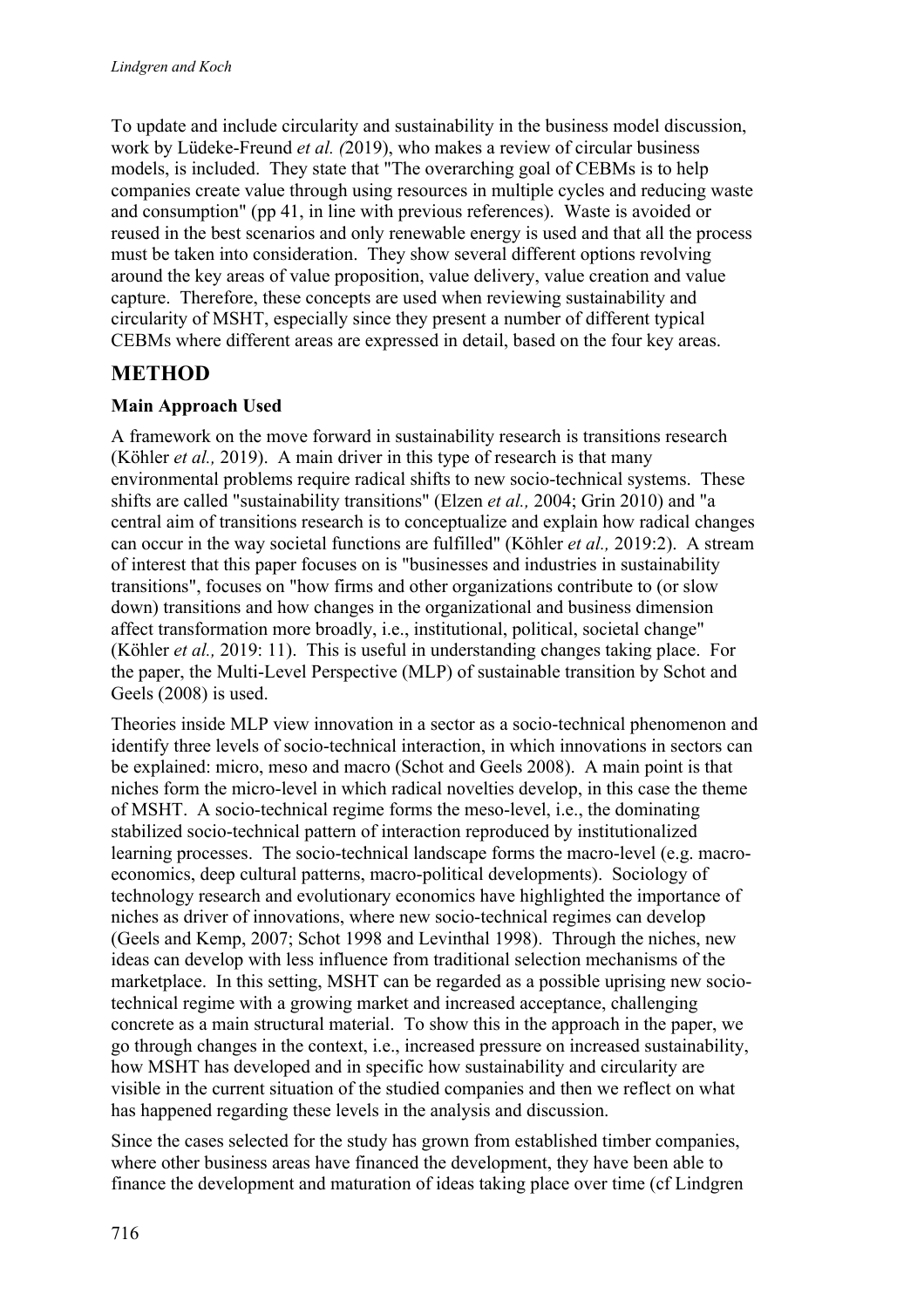and Emmitt 2017) and hence with building of social networks and learning processes occurring, all essential for these activities to take place (Schot *et al.,* 1994; Kemp *et al.,* 2001). The development of niches through these activities is achieved through ongoing project-based learning processes which over time provides a certain direction /rationality. As Schot and Geels (2008) and Koehler *et al. (*2019) highlight, regimes can be capable of changing sectors and/or nations in a sustainable direction.

#### **Method - Selection and Studies of Companies**

The method is a desk study of existing research, websites, annual reports and other material useful for describing MSHT, business models and business model development. Google Scholar was used to find relevant literature regarding existing research, and authors prior knowledge and material was useful for finding relevant material on the companies. Google and the company homepages were also used. The method relates to an argumentative literature review (see for example Coleman, 2017), following the steps 1) formulating a valid and interesting research question 2) reviewing literature based on the research question 3) collecting and assessing relevant findings in literature and based on this write, describe and formulate the paper leading up to the conclusions made. The framework by Brege *et al. (*2014) is used in order to describe the business models of the studied companies, and the cited work by Lüdeke-Freund *et al. (*2017) is used to study the circular elements in specific detail, specifically used in the discussion and analysis of the findings. Of the companies selected, three of them were studied in Brege *et al.,* while the fourth, Derome bought Setras production, which was studied in Brege *et al.*'s research.

Besides this, the organisations studied were also suitable due to their size, i.e., being the larger producers of industrialised MSHT-systems. They are furthermore naturally developed from a timber-focused company and have been in the area more than 15 years, providing a fair possibility of developing businesses that consider all three elements of the sustainability concept. Furthermore, the companies have a published sustainability report, which was central for the desktop-study. To discuss transition, the growth of MSHT is reviewed in general and short, and the cases studied provide detail of their current status, to enable a valid analysis according to the approach used.

#### **Multi-Storey Housing and Studied Companies**

#### *The growth of MSHT and its characteristics*

As stated in the introduction, the rise of MSHT, has resulted in a niche being established on the market. This niche is dominated by IH, and it can roughly be divided into a number of different sub-niches basically from three types of structural systems: column-beam systems, massive wood elements and timber frame systems (Stehn *et al.,* 2008). These are combined into on-site construction, prefabricated elements and prefabricated volume elements (Stehn *et al.,* 2008), where On-site construction becomes more and more rare (Swedish Wood 2016). It is mainly used as a part of a learning process when moving towards IH (see for example Lindgren and Emmitt 2017). In addition, there has been huge investments in production of Cross-Laminated Timber (CLT), enabling the use of massive elements, finished in factories with holes for windows, doors etc. (See for example, Dagens Industri 2018).

Altogether, modular housing systems dominates the market with the others as subniches (Swedish Wood, 2016). There is also a substantial amount of production taking place with one to two story buildings, dominated by timber as structural material. The advantages of MSHT have mostly been directed towards lower environmental impact by using timber as the structural material. A report by IVL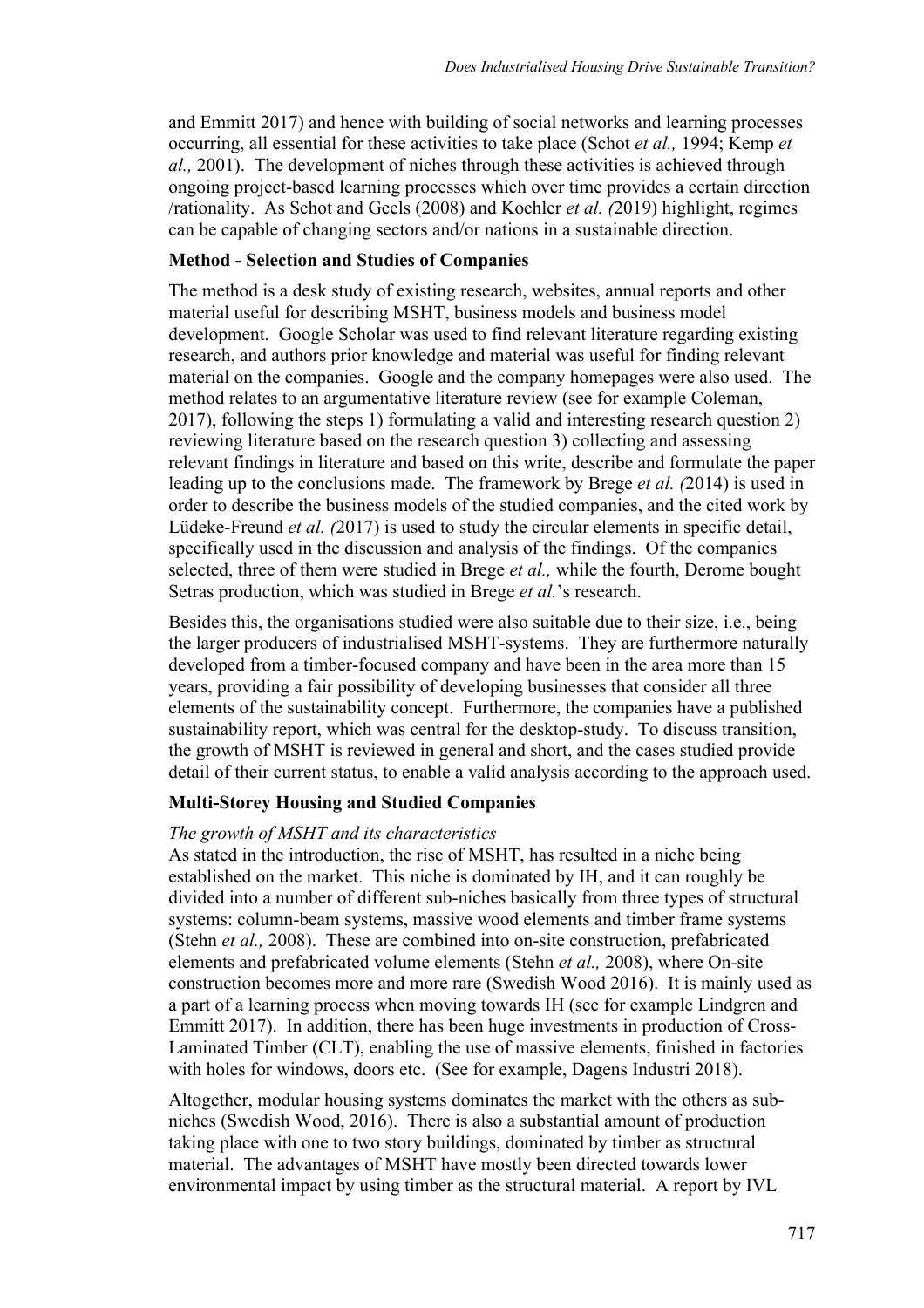comparing five different building systems show that timber-based systems have the lowest environmental impact, but there is still work to be done, like using climate improved concrete in the foundation, transportation with HVO-fuel and using energyefficient sheds on site. Life-cycle studies by Penaloza (2015) also conclude that timber has the lowest environmental impact and the biggest challenge for timber to lower impact further, is to reuse the material more after demolition.

Many traditional efficiency parameters have also been raised about MSHT but there has however been a debate taking place about the cost for MSHT, for example in the magazine Betong (Betong, 2019), but the current expansion at least indicates MSHT as cost competitive. As stated in the introduction, there has also been an increase with 70 % regarding MSHT over a five-year period. There has also been a discussion about the stability and usefulness of timber is as a material in relation to concrete (the existing regime, see for example Engström, S and Hedström 2012).

Looking back at the development regarding MSHT, Stehn *et al. (*2008) reported on three-year observations of MSHT and concluded that the development between 1995- 2008 is characterized by a start in using the material, increased prefabrication, use of weather protection, new actors on the market, development of technology both in terms of the systems as a whole and their technical details. This development is also typically described in Lindgren and Emmitt (2017), where the resources and width of a major company enabled development of MSHT through a broad portfolio of business areas generating resources for development. It would be suitable to call this a start-up and learning stage in the development. Main development areas highlighted here relates to coordination of the process and technology development. The MSHTsector had a turnover already at this stage of 2,4 BSEK, with an increase from a market share of 5 % (2004) to 10-12 % (2008). It is also quite evident that there are many technical issues that are at hand to manage, but projects were driven by environmental and quality arguments, with specific considerations regarding fire, acoustics, installations, moisture/weather protection and the no of stories.

A later review by Brege *et al. (*2017), points out that in 2015 MSHT had a turnover of 3,5 BSEK and in this forward-looking report, they highlight that the share of MSHT must increase to 50 % given that traditional concrete stays the same to have a chance to make the climate-goals. The concrete industry is also pointed out as working hard on being climate-neutral by 2030 mainly through a more efficient use of energy in cement-manufacturing (transfer to bioenergy), optimisation of cement-recipes for different areas of use and catch and store the carbon-dioxide that is created in manufacturing. A main point in their report is that a heavy expansion is needed within MSHT, highlighting that timber is in an expansion stage, becoming mature and stable, while there are uncertainties regarding expanded concrete production since the climate issue at the moment is insecure.

These current advantages with MSHT, especially the lower environmental impact, has also most likely put pressure on current building methods (concrete) and this also shows in how they display themselves as well as in their development of solutions. Strängbetong has for example introduced Strängbetong Studio, a combination of precast elements with a subfloor system in metal, reducing environmental impact as well as providing more flexibility in the erection process. There has also been a growing interest in hybrid-solutions, where different materials are combined to get the best result in terms of all sustainability dimensions.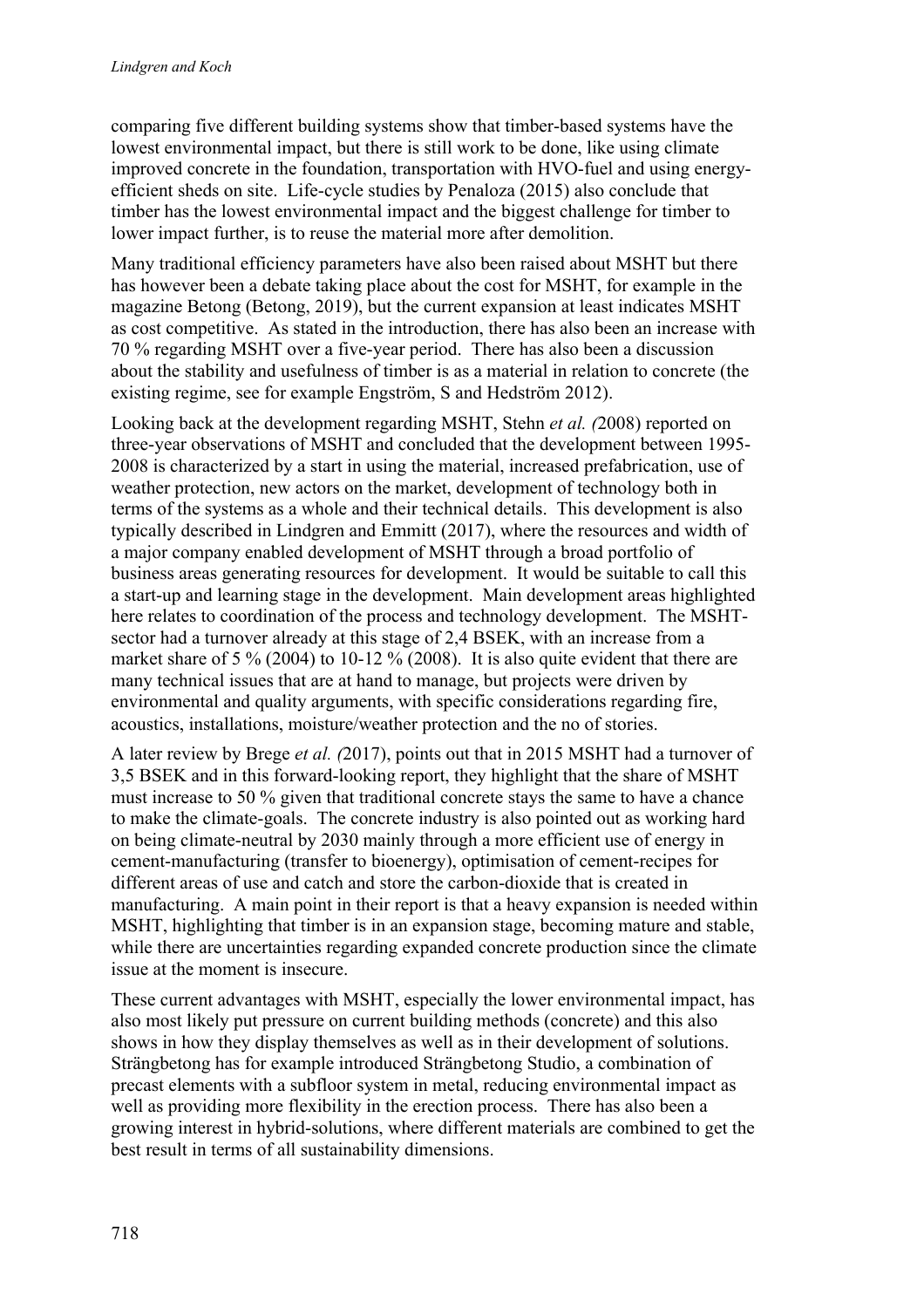#### *Business models of industrialized housebuilders*

In this section of the paper, the studied organisations are described, and then regarding the five elements of the business models based on Brege *et al. (*2014).

Derome has a long tradition of working in timber, which has developed over the years and now the company has 6 Business areas covering businesses from sawmills to real estate companies with a turnover of 7,6 BSEK. Through this, the company as a total has many different roles in the market and regarding IH, they deliver to their own business areas as well as to external customers. Moelven byggmodul, belongs to the larger forest company Moelven with a turnover of 11,8 BSEK but they also have more flexible solutions coming from a building system using CLT (Moelven Töreboda). Byggmodul, active in modular housing has a turnover of 1091 MSEK and Töreboda has one factory and a turnover of 295 MSEK. The level of prefabrication differs between the two areas, where Byggmodul has a clearly higher level of prefabrication. Lindbäcks stems from a sawmill but has continuously developed into a producer of modular housing and owner and manager of buildings, with a turnover of 1,7 BSEK and the company as a whole consists of the producer and real estate companies. Martinson was recently bought by the larger company Holmen, a large forestrycentred company with a turnover of 16,3 BSEK. Martinson, with a turnover of 1,9 BSEK has a business areas covering saw-milled products, building products in CLT and Glulam and building systems covering different types of buildings.

Moelven and Lindbäcks are producing and supplying volumetric modules, while Derome supplies both volumetric modules and elements. Martinson makes elements in CLT and thereby is a frame-system for MSHT. Regarding the offering and enduser segments Derome, Moelven and Lindbäcks at large address the same type of customer with similar offerings. Brege, *et al. (*2014) address this as medium level living in typical suburbs, for medium income earners and students or elderly people (but a review of conducted projects however indicates that Moelven moves towards Martinsons customer-segments). Martinson targets both the customers that the others focus on, but also high-income earners in city centres. Regarding prefabrication mode, all suppliers have a high degree of prefabrication level.

*How do the selected companies currently express sustainability and circularity?* After studying the latest information from the companies (websites and sustainability reports), all of them highlight all three sustainability dimensions, however to different extent. They all in different ways highlight fast erection time, lowered amount of transportation, social aspects with a sound living environment and what they do to create good social living spaces and solutions, for example mutual social areas and car-pools. They especially highlight the positive environmental effects with timber, how they replant trees and invest in the forest and also the positive sides with timber as a construction material. A main issue in the manufacturing is to use raw materials from the nearby surroundings, with both CE and FSC/PEFC-classification, which guarantees a sustainable forestry holding. They also emphasize local values, for example having production-sites in the countryside (a heritage from the past when being close to water and forest was important) thereby enabling societies to continue and develop in the countryside. All companies emphasize a safe and sound workenvironment.

They also highlight that they have a good control of their supply chain. They continuously reduce waste throughout the construction process, by sorting and reducing waste and a resource-efficient design. Different examples of how they also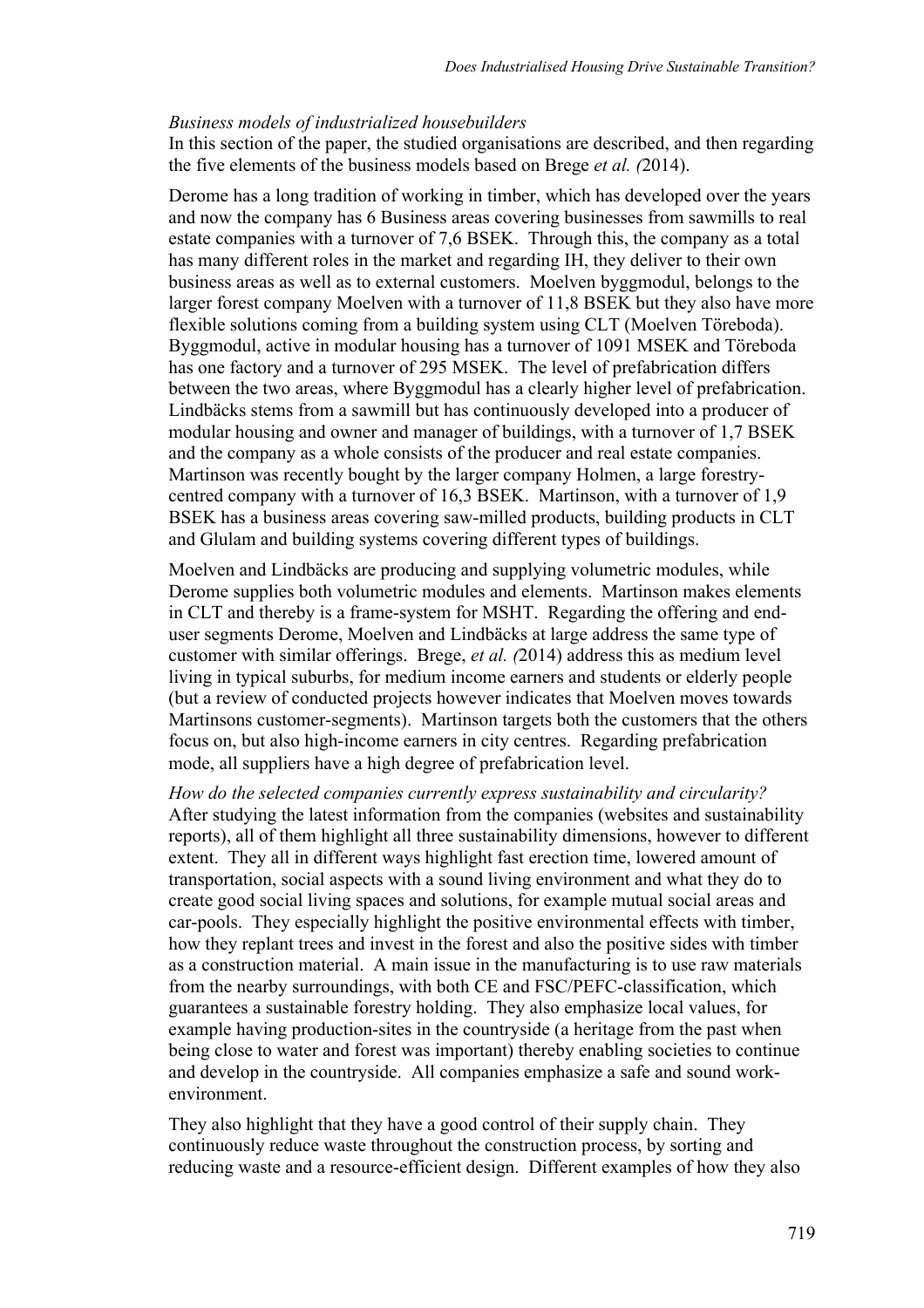try to develop in the supply chain are given. Moelven for example, are mapping their use of plastics, to lower costs and environmental impact. The plastic is made to 95 % by reused plastics and trials are done with a PE-laminated fluid-carbon to lower impact. Derome have a transportation fleet of their own that is run to 60 % with fossil-free fuel (with the aim of increasing with 5 % each year), they decrease the use of road transportation and increase on railroad, trials are made with trucks that run on biogas and also 74 tonnes-trucks (can take 8 tonnes more than conventional trucks) are used. The companies also express how they work with bioenergy and Lindbäcks for example show how they work with solar panels. The use of reused materials is also apparent at all companies. A main issue when it comes to the sustainability reports is that these to a high extent contain much of the same focus areas and major similarities are found, but there are differences in where they are and what they work with. They provide measurements covering all sustainability dimensions and how they progress within all these areas. They also highlight which of the UN sustainability goals that they are working with. Moelven has an overall focus on objectives 3, 4, 8, 13, 15. Derome on 5, 11, 12, 13, Martinson 5, 7,8,9, 10, 11, 12, 13, 15 and Lindbäcks 3,5, 8, 9, 11, 12 13.

When it comes to circularity, a main issue is that the companies show a lot of focus on the process from the raw material timber from the forest, through production/manufacturing and over into real estate management. Moelven though, highlight that renovation and extension of building life cycles is good for the environmental impact and that much work is needed here. They have for example developed office-solutions that can be modified and used for new needs, and they highlight that current buildings can be developed by adding extra stories in timber. This is also highlighted by Martinson, but not in relation to circularity. So, in this area there seems to be a potential in working with solutions that reduces the need to tear down buildings and instead prolong their lifecycle.

# **ANALYSIS AND DISCUSSION**

### **What is the sustainability element in the BM of IH? Do they drive sustainable transition?**

Reviewing the development so far, the change in building regulations opened up for a window of opportunity with MSHT. This is the starting point. The first years characterised by technical development was at large enabled by the developing companies' resources in combination (micro-level) with an increasing pressure on more sustainable alternatives in building (macro-level). This start consisted of development in which technical and processual issues were developed and improved, i.e., better and more stable products, leading up to more stable systems, enabled by internal development at large timber-based organizations. This reflects what happened on micro-level and can be viewed as basic factors needed for further development. In the stages following, there are two seemingly strong drivers, a stronger focus and pressure on sustainability (macro-level) and an increased acceptance for MSHT shown by an increase in turnover (meso-level). BMH It is however a point of discussion regarding what drives what? but after this an interplay takes place between different levels, undoubtedly important for future development and for sustainable transition.

As can be noticed, sustainability and all its dimensions are visible in all the businesses and business models studied. The growth of MSHT imply financial feasibility, as well as the visibility of the other dimensions and they seem to have been strengthened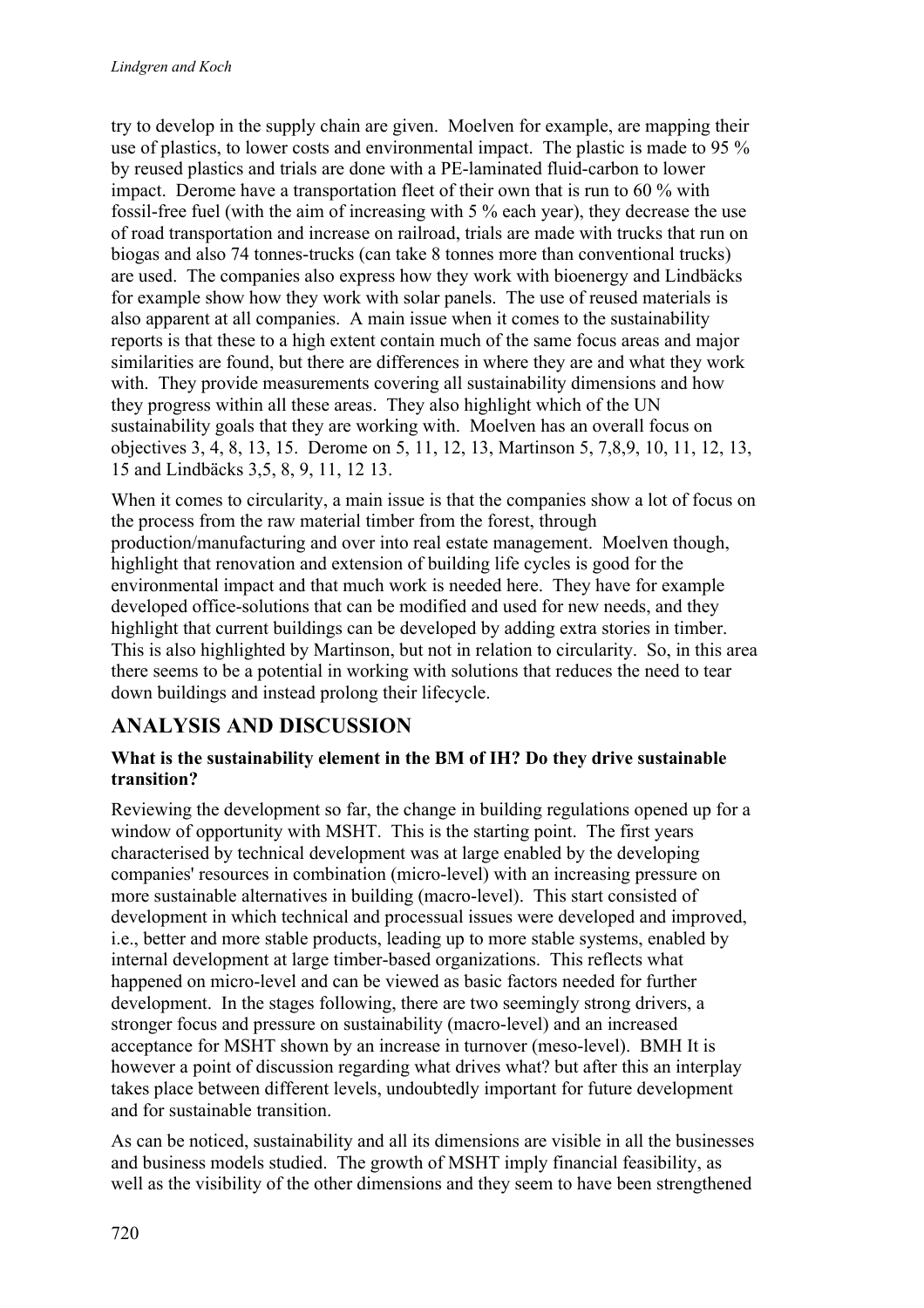over time, but the environmental dimension is a key driver initially (even if the timber companies also saw a possibility to expand their business). In the forward-looking work by Brege *et al. (*2017), MSHT must expand and drive development forward to reach climate goals, but this also creates a need for increased capacity. Hence, a challenge is therefore to manage a heavy expansion in a controlled way, with an increased pace regarding sustainability. It can also be concluded that circularity can be developed in many different areas. As of today, much of the focus is on the actual production and on the real estate management part, but there is a need to find solutions for renovation and development of already existing buildings, to increase their life cycles and put greater emphasis on the final parts of the life cycle of buildings, otherwise it comes to focus on how to use the waste that comes from buildings that are tear down.

If we return to CEBMs, the focus areas in the sustainability work are in the majority to reduce waste and switch to more environmentally friendly solutions, thereby reducing environmental impact. The companies continuously try to reduce and reuse material in different forms. However, when reflecting on the reuse and consumption, the lifecycle concept comes into focus. There are basically two ways that come into question when addressing the end of a building in use; tear it down and use the scrap material in other settings or prolong the lifecycle by adjusting or developing the building. The latter is to a minor extent addressed by Moelven (and not outspoken by Martinson) and the first area is not addressed at all at this stage (if one cannot generously see that reuse of material is occurring in the process). The use of scrap material can be processed again into other products but requires a systematic approach in the demolition of buildings to sort and reuse the scrap material. Hence, a conclusion to make is that the final steps show a potential to develop, at least in how the companies express this issue and then work with it, in line with Penaloza (2015).

So, does industrialised housing with regard to MSHT drive sustainable transition? Reviewing the changes taking place with a development in cycles, it is taking ground and winning more of the market shares available, and it should thereby put pressure on the existing regime of housing built by concrete in a similar manner as depicted in transition theory (Schot and Geels 2008). The systems have for some time been well developed technically and the growth with regards to market share, delivered apartments and turnover, indicate that the cost level is competitive and the work taking place on improving sustainability indicates that it does contribute to sustainable transition, and is challenging the incumbent regime. As its often seen in transition studies it is however not only a new more sustainable product that challenges the incumbents, but it is also other dynamics such as macro level legislation (ie from EU) that pushes the development (Köhler *et al.,* 2019) But more focus is needed on prolonging the life cycle of buildings in terms of developing buildings and solutions that enables reuse of the material.

## **CONCLUSIONS**

The contribution set out to answer two main questions: What is the sustainability element in Swedish industrialized housebuilders business models? And does this drive sustainable transition? The findings show that sustainability is overall present in the development of industrial housing (IH) with regard to Multi-Storey Housing made of Timber (MSHT) and the studied companies show a fairly homogenous picture in their work. Depending on company the sustainability dimensions and work and development areas differ. Hence, the research conducted indicate that IH with regard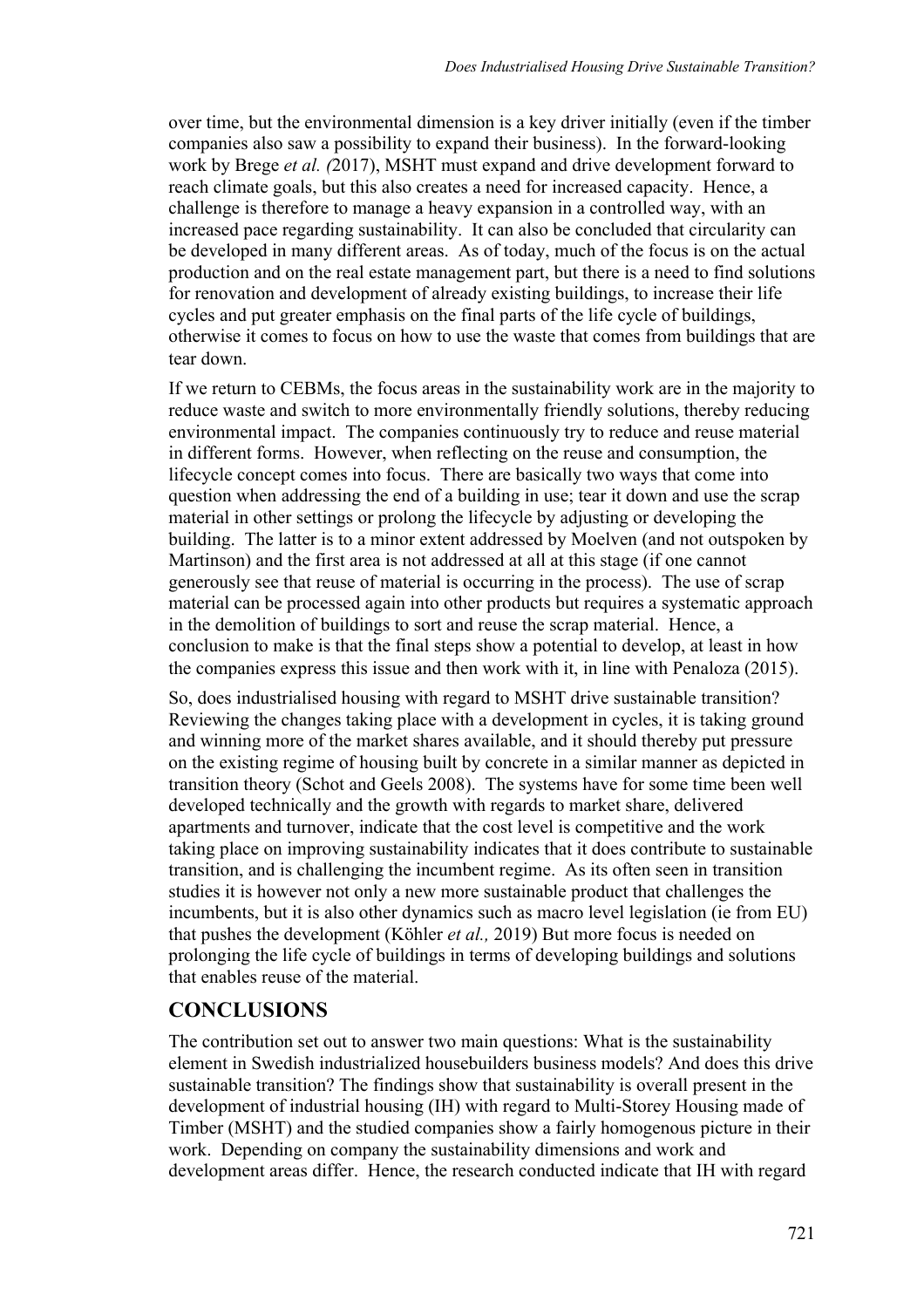to MSHT contribute to sustainable transition, but in tandem with other dynamics such as renewed legislation coming from macro actors on national and European level. Regarding circular construction, the companies show a clear focus on working with the supply chain in their control with using and reusing products and materials in an efficient way. But many other aspects of circularity are not covered. The study shows that additional steps need to be taken, mostly when it comes to prolonging the life cycle of buildings and in terms of how demolished buildings come into further use.

This being a desk-top study, several interesting ways to move forward arise. There is an expectation that things might be hidden beneath the surface, i.e., it is fairly likely that the companies conduct activities, even of less sustainable character, that are not presented here. Interviews based on the results with the companies involved would shed more light on the findings and if and what the companies are working with in a circular direction, i.e., future plans. It could be suitable to present this study as a basis and study reactions from the involved organisations to see if and what more is in the development plans by the companies.

Furthermore, views from concrete industry representatives would be of interest to validate findings and find opposing arguments not least from the existing regime. It is also evident in this short paper that the meso-level needs to be both described and expressed more thoroughly, in order to deepen the analysis of what happens. One key factor of interest to retrieve a better answer for the main question here, is to more deeply describe and analyse what happens on the meso-level. Does MSHT drive the concrete-industry forward, or is it a result of the general development on macro-level?

## **REFERENCES**

- Brege, S, Stehn, L and Nord, T (2014) Business models in industrialized building of multistorey houses, *Construction Management and Economics*, **32**(1-2), 208-226.
- Betong (2019) *Betong dyrare än trä [concrete more expensive than timber]*, 19-23, Available from: https://betong.prenly.com/1387/tidskriften-betong/228151/2019-05-17/r/10 [Accessed 04 April 2021].
- Coleman, A (2017) What is African bioethics as used by sub-Saharan African authors: An argumentative literature review of articles on African bioethics, *Open Journal of Philosophy*, **7**, 31-47.
- Dagens Industri (2018) *Skogsjättarna miljardinvesterar i trähus [Giant Forestcompanies invest billions in timber housing], Available from:*  https://www.di.se/nyheter/skogsjattarna-miljardinvesterar-i-trahus/ [Accessed 04 April 2021].
- Elzen, B, Geels, F W, Green, K (2004) *System Innovation and the Transition to Sustainability: Theory, Evidence and Policy*, Cheltenham, UK: Edward Elgar Publishing.
- Engström, S and Hedström, E (2012) Sustaining inertia? Construction clients' decision‐ making and information-processing approach to industrialized building innovations, *Construction Innovation*, **12**(4), 393-413.
- Erlandsson, M, Malmqvist, T Francart, N, Kellner, J (2018) *Minskad Klimatpåverkan Från Nybyggda Flerbostadshus - LCA Av Fem Byggsystem*, [Decreased climate Sveriges Byggindustrier [the Swedish Construction Federation].
- Geels, F W and Kemp, R (2007) Dynamics in socio-technical systems: Typology of change processes and contrasting case studies, *Technology in Society*, **29**(4), 441-455.